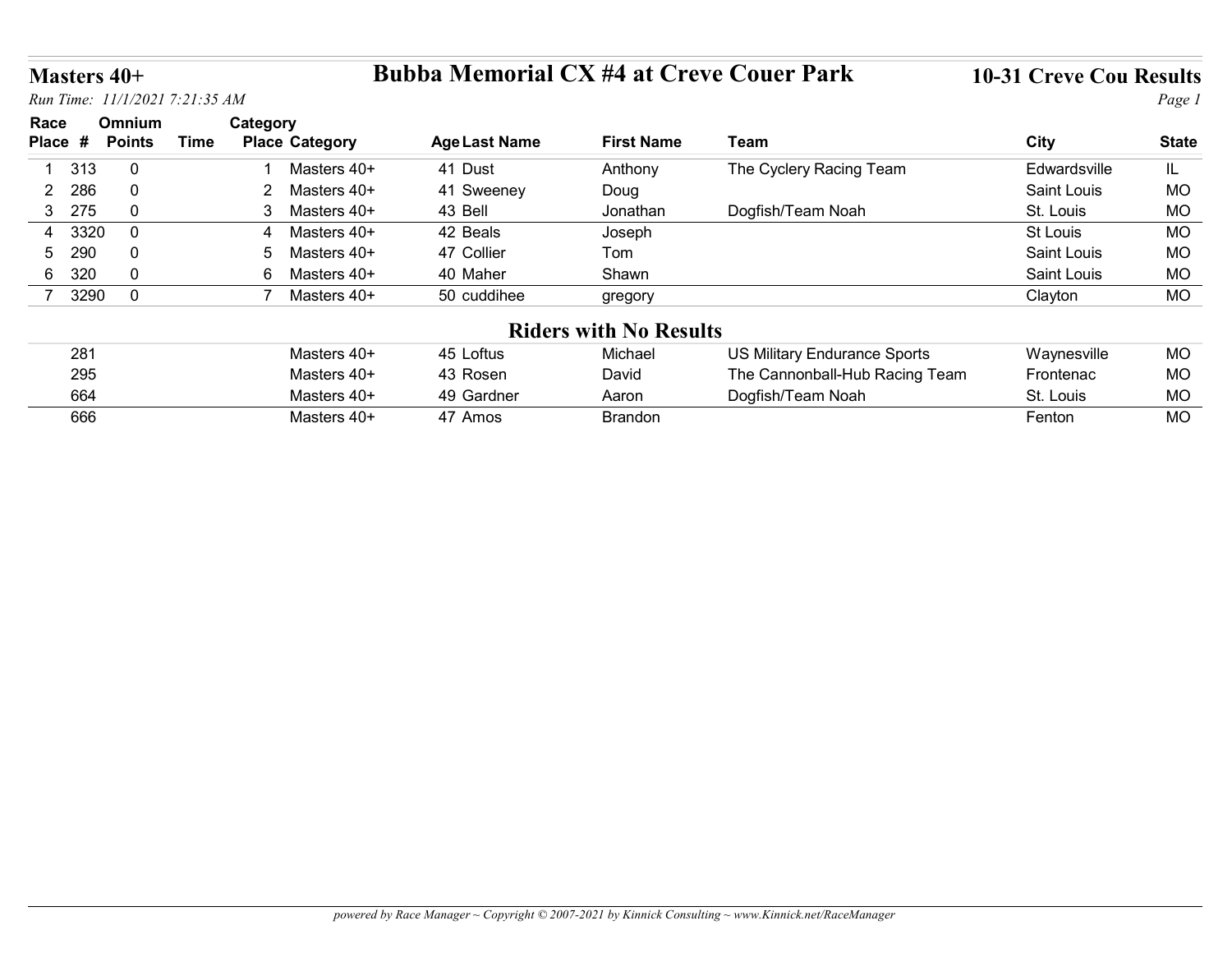# Masters 50+ Bubba Memorial CX #4 at Creve Couer Park 10-31 Creve Cou Results

|                | <b>Masters 50+</b>         |                                |                                    | <b>Bubba Memorial CX #4 at Creve Couer Park</b> |                               |                                   | <b>10-31 Creve Cou Results</b> |                        |
|----------------|----------------------------|--------------------------------|------------------------------------|-------------------------------------------------|-------------------------------|-----------------------------------|--------------------------------|------------------------|
|                |                            | Run Time: 11/1/2021 7:21:35 AM |                                    |                                                 |                               |                                   |                                | Page 1                 |
| Race           | Omnium                     |                                | Category                           |                                                 |                               |                                   |                                |                        |
| Place #        | <b>Points</b>              | <b>Time</b>                    | <b>Place Category</b>              | <b>Age Last Name</b>                            | <b>First Name</b>             | <b>Team</b>                       | <b>City</b>                    | <b>State</b>           |
| 288            | $\mathbf 0$                |                                | Masters 50+                        | 52 Bobelak                                      | Michael                       | <b>Quantum Racing Development</b> | St. Louis                      | <b>MO</b>              |
| 2 322          | $\mathbf 0$<br>$\mathbf 0$ |                                | $\overline{2}$<br>Masters 50+<br>3 | 55 Adelmann                                     | Mike                          | Pastaria Big Shark Racing         | Wentzville                     | <b>MO</b>              |
| 3 307<br>4 330 | $\mathbf 0$                |                                | Masters 50+<br>4 Masters 50+       | 57 Young<br>57 Frey                             | Dan<br>Scott                  | Pastaria - Big Shark Racing Team  | Saint Louis<br>Columbia        | <b>MO</b><br><b>MO</b> |
|                |                            |                                |                                    |                                                 |                               |                                   |                                |                        |
|                |                            |                                |                                    |                                                 | <b>Riders with No Results</b> |                                   |                                |                        |
| 278<br>300     |                            |                                | Masters 50+<br>Masters 50+         | 52 Craig<br>56 Klages                           | Jim<br>James                  | Pastaria - Big Shark Racing       | Clayton<br>St Louis            | <b>MO</b><br><b>MO</b> |

powered by Race Manager ~ Copyright © 2007-2021 by Kinnick Consulting ~ www.Kinnick.net/RaceManager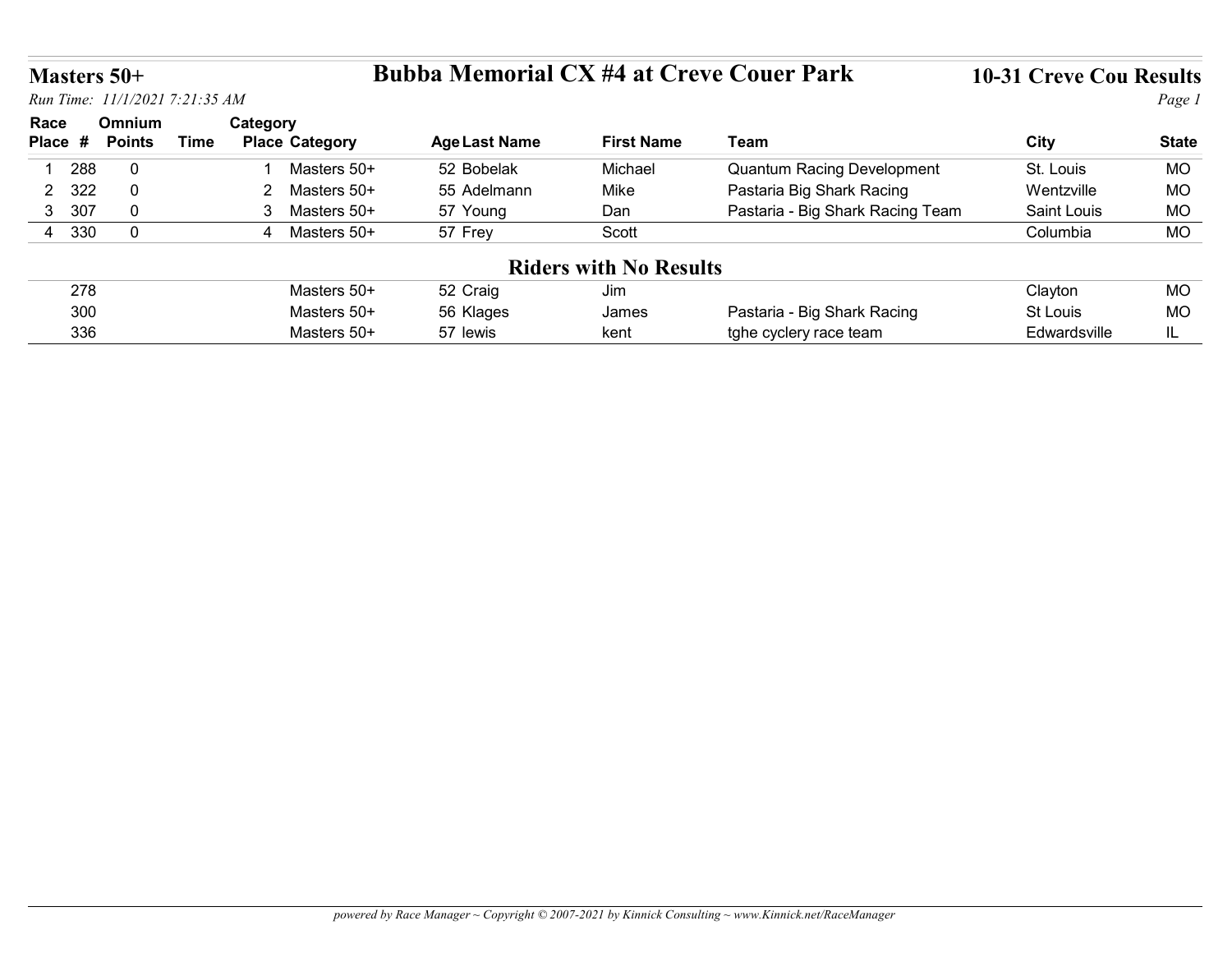# Masters 60+ Bubba Memorial CX #4 at Creve Couer Park 10-31 Creve Cou Results

|                       | <b>Masters 60+</b>      |                                |                             | <b>Bubba Memorial CX #4 at Creve Couer Park</b> |                               |                           |                                |              |
|-----------------------|-------------------------|--------------------------------|-----------------------------|-------------------------------------------------|-------------------------------|---------------------------|--------------------------------|--------------|
|                       |                         |                                |                             |                                                 |                               |                           | <b>10-31 Creve Cou Results</b> |              |
|                       |                         | Run Time: 11/1/2021 7:21:35 AM |                             |                                                 |                               |                           |                                | Page 1       |
| Race<br>Place #       | Omnium<br><b>Points</b> | Category<br><b>Time</b>        | <b>Place Category</b>       | <b>Age Last Name</b>                            | <b>First Name</b>             | Team                      | <b>City</b>                    | <b>State</b> |
| 289<br>$\overline{1}$ | $\mathbf 0$             |                                | Masters 60+                 | 63 Braet                                        | Dana                          | Velo Force                | Saint Louis                    | <b>MO</b>    |
| 283<br>$\overline{2}$ | $\mathbf 0$             |                                | $2^{\circ}$<br>Masters 60+  | 63 McCann                                       | Terry                         | Pastaria Big Shark Racing | Manchester                     | MO           |
| 3 315                 | $\overline{0}$          |                                | $\mathbf{3}$<br>Masters 60+ | 65 Farrell                                      | Craig                         | Velo Force                |                                | <b>MO</b>    |
| 331<br>$\overline{4}$ | $\mathbf 0$             | 4                              | Masters 60+                 | 61 Roberts                                      | Dennis                        | Christiancycling.com      | Wildwood                       | <b>MO</b>    |
| 5 282                 | $\overline{0}$          |                                | 5 Masters 60+               | 69 McAllister                                   | Tim                           | Pastaria-Big Shark        | Chesterfield                   | MO           |
|                       |                         |                                |                             |                                                 | <b>Riders with No Results</b> |                           |                                |              |
|                       | 296                     |                                | Masters 60+                 | 62 Stika                                        | Mark                          | Team Noah dogfish         | St Louis                       | <b>MO</b>    |

| .   |             |               | -----                         | .                    |              |
|-----|-------------|---------------|-------------------------------|----------------------|--------------|
| 331 | Masters 60+ | Roberts<br>61 | Dennis                        | Christiancycling.com | Wildwood     |
| 282 | Masters 60+ | 69 McAllister | Tim                           | Pastaria-Big Shark   | Chesterfield |
|     |             |               | <b>Riders with No Results</b> |                      |              |

| 296 |        | $\sim$<br>Stika<br>ےر    | Mark | , eam<br>doafish<br>Noar<br>I VUO          | _our: | <b>MO</b> |
|-----|--------|--------------------------|------|--------------------------------------------|-------|-----------|
| 337 | Master | ^^<br>$\bigcap$<br>.ewis | Kent | eam<br>n o<br>Racino<br>`\ <i>ır</i> ılar\ |       |           |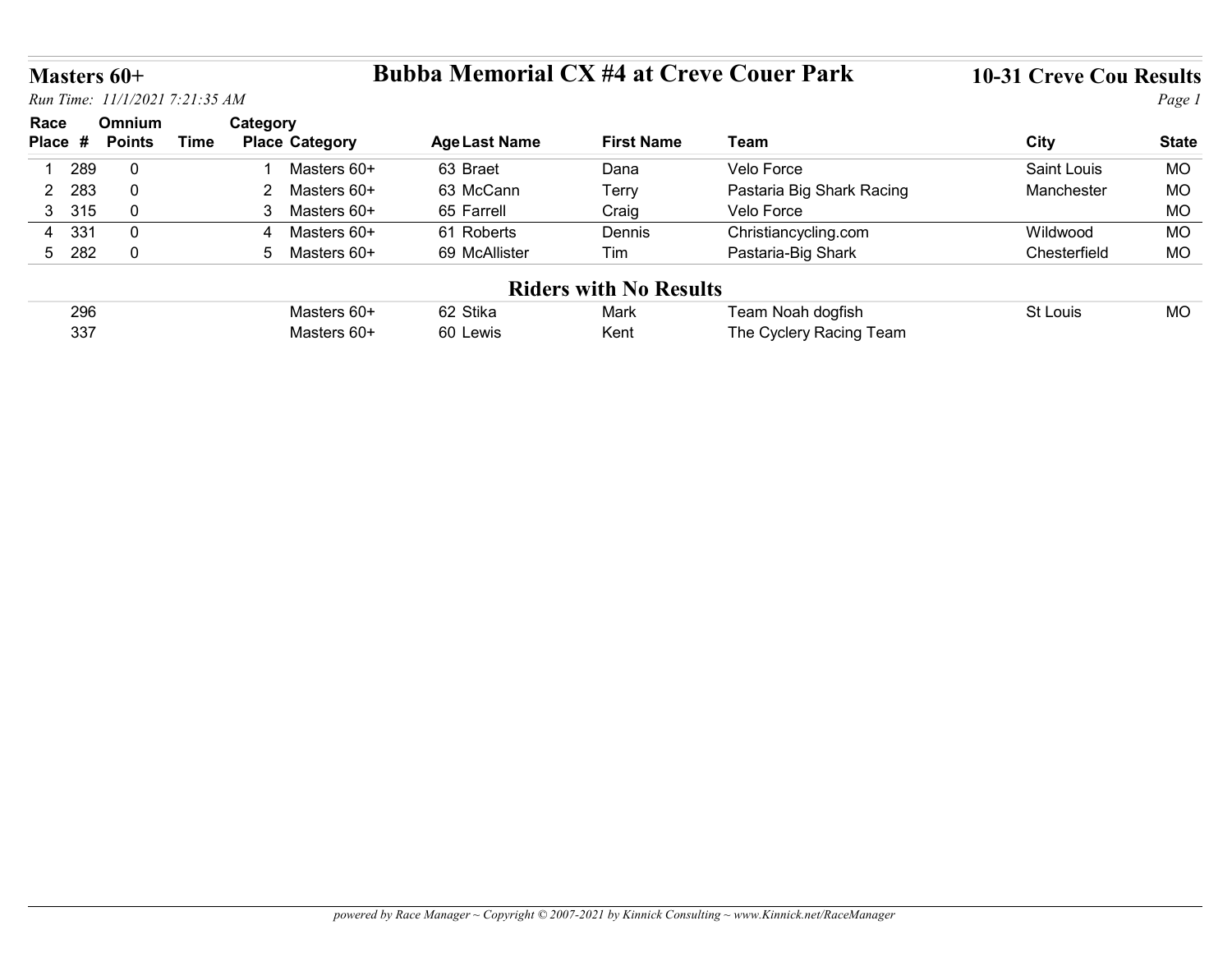## Single Speed Bubba Memorial CX #4 at Creve Couer Park 10-31 Creve Cou Results

| <b>Single Speed</b>   |     |               |                                |                       | <b>Bubba Memorial CX #4 at Creve Couer Park</b> |                               |                                   | <b>10-31 Creve Cou Results</b> |              |
|-----------------------|-----|---------------|--------------------------------|-----------------------|-------------------------------------------------|-------------------------------|-----------------------------------|--------------------------------|--------------|
|                       |     |               | Run Time: 11/1/2021 7:21:35 AM |                       |                                                 |                               |                                   |                                | Page 1       |
| Race                  |     | Omnium        | Category                       |                       |                                                 |                               |                                   |                                |              |
| Place #               |     | <b>Points</b> | <b>Time</b>                    | <b>Place Category</b> | <b>Age Last Name</b>                            | <b>First Name</b>             | Team                              | <b>City</b>                    | <b>State</b> |
|                       |     | $\mathbf 0$   |                                | Single Speed          | 29 Kukla                                        | Brian                         |                                   | Columbia                       | <b>MO</b>    |
| 1 280                 |     |               |                                |                       |                                                 |                               |                                   |                                |              |
| $\overline{2}$        | 298 | $\mathbf 0$   | $\mathbf{2}$                   | Single Speed          | 40 henry                                        | peat                          | Barf-O-Rama/Ride Finds/Poor Lemmy | St Louis                       | MO           |
| 3 303                 |     | $\mathbf 0$   | 3                              | Single Speed          | 42 Bruns                                        | Daniel                        | Ridefinds                         | St Louis                       | <b>MO</b>    |
| 4                     | 328 | $\mathbf 0$   | $\overline{4}$                 | Single Speed          | 40 Gatto                                        | Vince                         | Pastaria - Big Shark Racing Team  | <b>University City</b>         | <b>MO</b>    |
| 5                     | 333 | $\mathbf 0$   | 5                              | Single Speed          | 35 GRANT                                        | <b>AARON</b>                  |                                   | St Louis                       | <b>MO</b>    |
| 324<br>6 <sup>1</sup> |     | $\mathbf 0$   | 6                              | Single Speed          | 37 Bible                                        | Cage                          | <b>REDRUM</b>                     | St. Louis                      | <b>MO</b>    |
| 335<br>$\overline{7}$ |     | $\mathbf 0$   | $\overline{7}$                 | Single Speed          | 51 Kohanyi                                      | Dennis                        |                                   | Columbia                       | <b>MO</b>    |
| 8 334                 |     | $\mathbf 0$   |                                | 8 Single Speed        | 34 Whitehurst                                   | Sean                          | Momentum Racing                   | St. Louis                      | <b>MO</b>    |
|                       |     |               |                                |                       |                                                 | <b>Riders with No Results</b> |                                   |                                |              |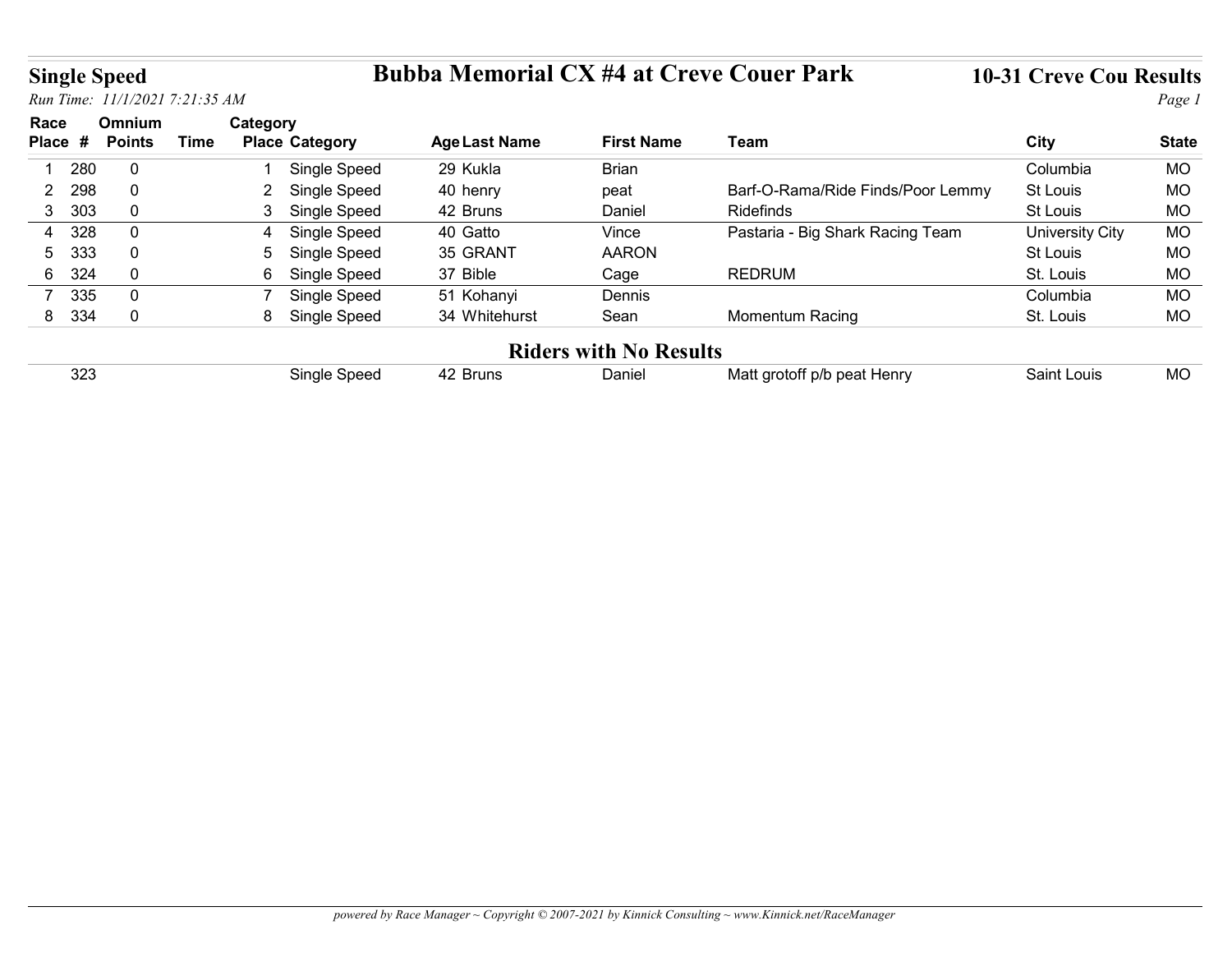# Juniors Bubba Memorial CX #4 at Creve Couer Park 10-31 Creve Cou Results

|                                |                                |             |                                           | <b>Bubba Memorial CX #4 at Creve Couer Park</b> |                               |                                   | <b>10-31 Creve Cou Results</b> |                        |
|--------------------------------|--------------------------------|-------------|-------------------------------------------|-------------------------------------------------|-------------------------------|-----------------------------------|--------------------------------|------------------------|
| <b>Juniors</b>                 | Run Time: 11/1/2021 7:21:35 AM |             |                                           |                                                 |                               |                                   |                                | Page 1                 |
| Race                           | Omnium                         |             | Category                                  |                                                 |                               |                                   |                                |                        |
|                                | Place # Points                 | <b>Time</b> | <b>Place Category</b>                     | <b>Age Last Name</b>                            | <b>First Name</b>             | <b>Team</b>                       | <b>City</b>                    | <b>State</b>           |
| 415<br>-1                      | $\overline{0}$                 |             | Juniors Under 18                          | 11 Dickerson                                    | Logan                         |                                   | Paducah                        | KY                     |
| 410<br>$\overline{2}$          | $\overline{0}$<br>$\mathbf 0$  |             | $\overline{2}$<br>Juniors Under 18<br>3   | 16 Autry                                        | Amara                         |                                   |                                |                        |
| 3 <sup>1</sup><br>408<br>4 414 | $\mathbf 0$                    |             | Juniors Under 18<br>Juniors Under 18<br>4 | 13 Hermsmeyer<br>17 Baugh                       | Morgan<br>Logan               | <b>Quantum Racing Development</b> | Wildwood<br>O'fallon           | <b>MO</b><br><b>MO</b> |
| 5 401                          | $\overline{0}$                 |             | 5 Juniors Under 18                        | 17 Chase                                        | Naftali                       |                                   | <b>University City</b>         | <b>MO</b>              |
|                                |                                |             |                                           |                                                 | <b>Riders with No Results</b> |                                   |                                |                        |
| 402                            |                                |             | Juniors Under 18                          | 17 Autry                                        | Quinn                         | <b>MICDS</b>                      | St Louis                       | <b>MO</b>              |
| 403                            |                                |             | Juniors Under 18                          | 17 Baugh                                        | Logan                         | Quantum racing development        | Ofallon                        | <b>MO</b>              |

| 402                    | Under 18<br>Juniors I | Autrv | Juinn | <b>MICDS</b>               |         | <b>MC</b> |
|------------------------|-----------------------|-------|-------|----------------------------|---------|-----------|
| $\Delta \Omega$<br>∽∪∼ | Juniors Under 18.     | Baugh | ∟ogan | Quantum racing development | วfallon | MC        |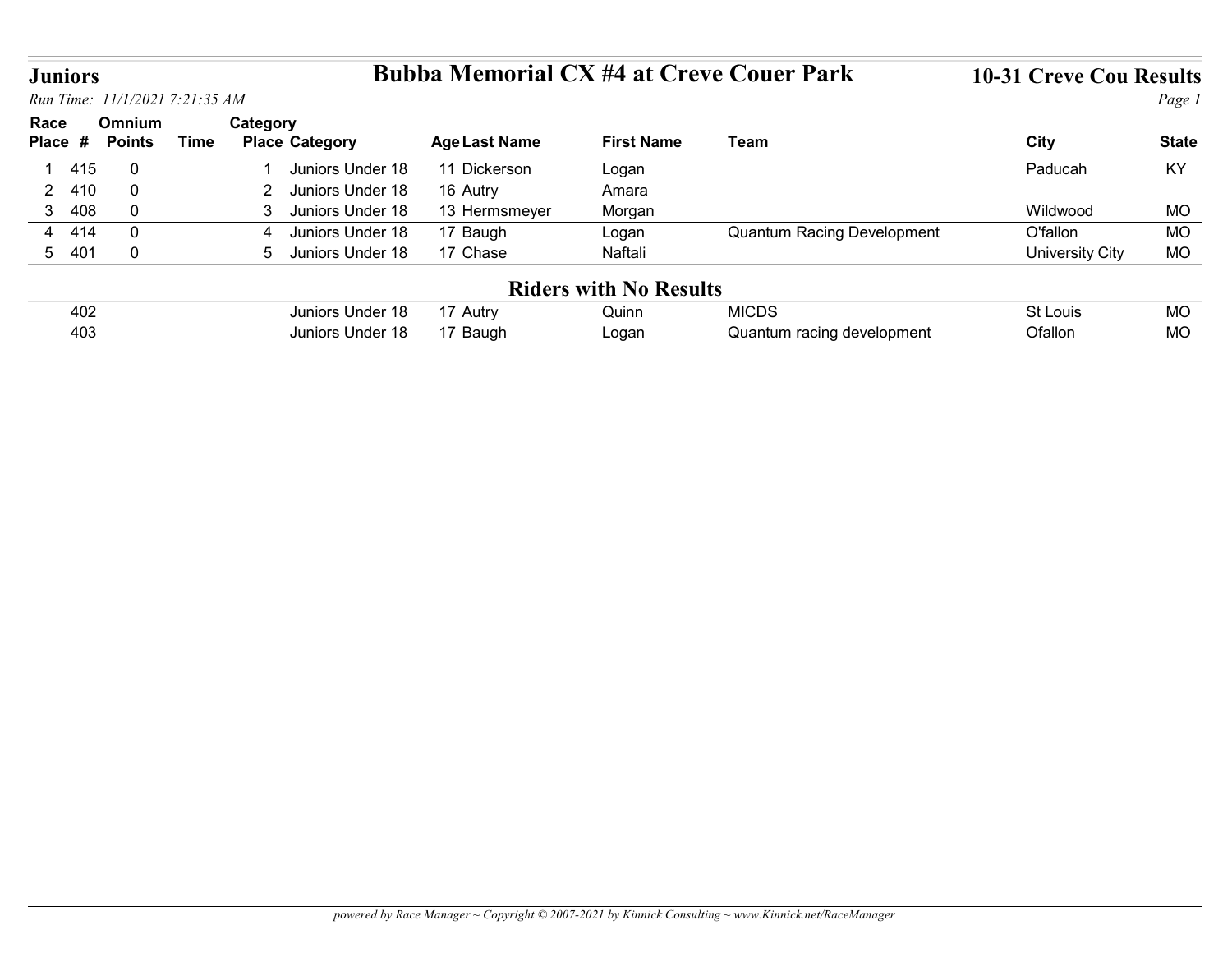| <b>First Timer</b>                               |             |                                   | <b>Bubba Memorial CX #4 at Creve Couer Park</b> |                   |      | 10-31 Creve Cou Results |                                     |
|--------------------------------------------------|-------------|-----------------------------------|-------------------------------------------------|-------------------|------|-------------------------|-------------------------------------|
| Run Time: 11/1/2021 7:21:35 AM                   |             |                                   |                                                 |                   |      |                         |                                     |
| Omnium<br>Race<br>Place #<br><b>Points</b>       | <b>Time</b> | Category<br><b>Place Category</b> | <b>Age Last Name</b>                            | <b>First Name</b> | Team | <b>City</b>             |                                     |
| 416<br>$\overline{\mathbf{0}}$<br>$\overline{1}$ |             | 1 First Timer                     | 36 Singh                                        | Sundeep           |      | St. Louis               | Page 1<br><b>State</b><br><b>MO</b> |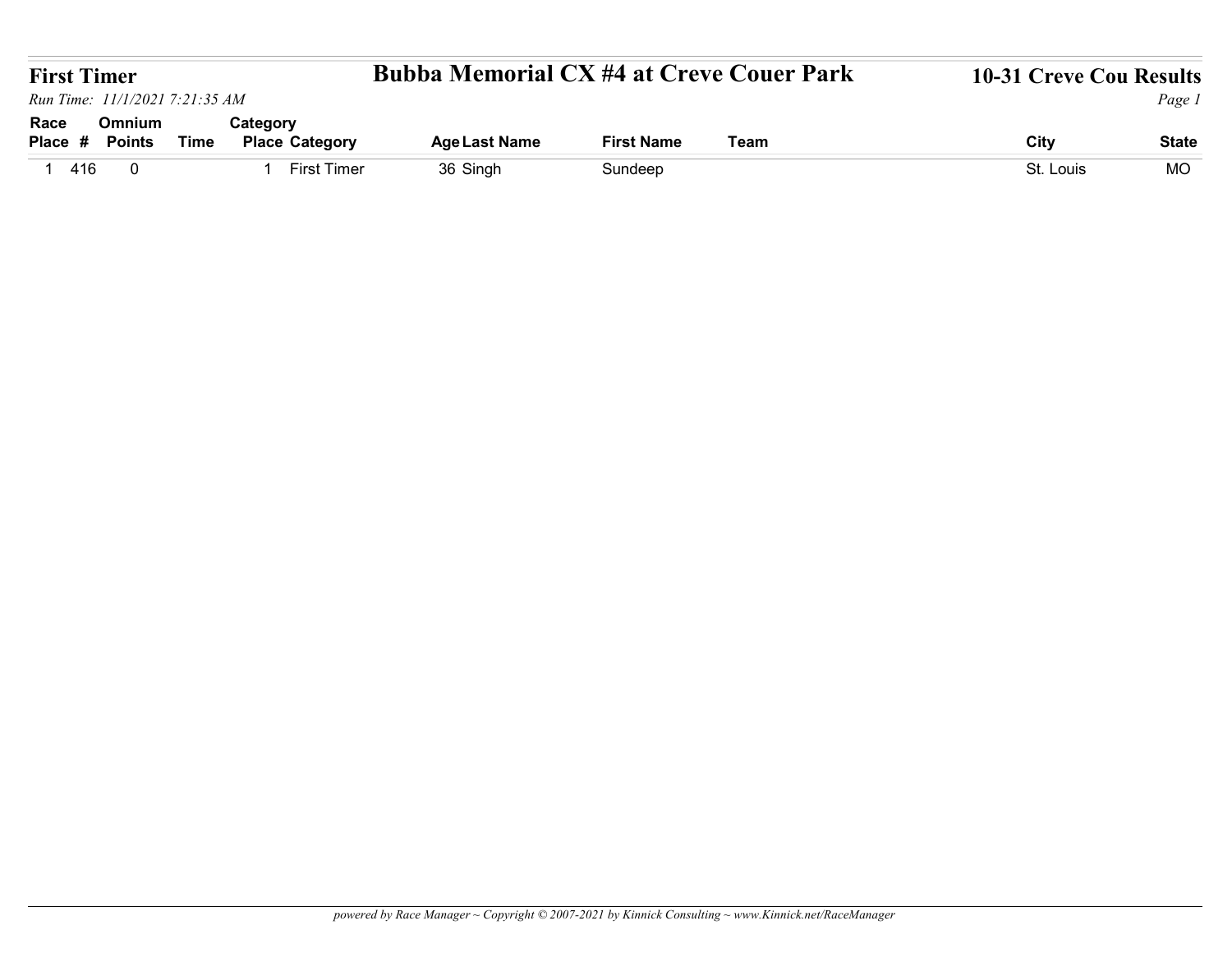# Women B Bubba Memorial CX #4 at Creve Couer Park 10-31 Creve Cou Results

| <b>Women B</b> |                                |                                      |                                                 |                               |                        |                                |              |
|----------------|--------------------------------|--------------------------------------|-------------------------------------------------|-------------------------------|------------------------|--------------------------------|--------------|
|                |                                |                                      |                                                 |                               |                        |                                |              |
|                |                                |                                      |                                                 |                               |                        |                                |              |
|                |                                |                                      |                                                 |                               |                        |                                |              |
|                |                                |                                      |                                                 |                               |                        |                                |              |
|                |                                |                                      |                                                 |                               |                        |                                |              |
|                |                                |                                      |                                                 |                               |                        |                                |              |
|                |                                |                                      | <b>Bubba Memorial CX #4 at Creve Couer Park</b> |                               |                        | <b>10-31 Creve Cou Results</b> |              |
|                | Run Time: 11/1/2021 7:21:35 AM |                                      |                                                 |                               |                        |                                | Page 1       |
| Race           | <b>Omnium</b>                  | Category                             |                                                 |                               |                        |                                |              |
| Place #        | <b>Points</b>                  | <b>Time</b><br><b>Place Category</b> | <b>Age Last Name</b>                            | <b>First Name</b>             | Team                   | <b>City</b>                    | <b>State</b> |
| 462<br>-1      | $\overline{0}$                 | Women B (Cat                         | 46 Clemens                                      | Tonya                         | Velo force             | St. Louis                      | MO           |
| 2 3050         | $\overline{0}$                 | 2 Women B (Cat                       | 1 Lampe                                         | Amy                           |                        |                                |              |
| 3 448          | $\overline{0}$                 | 3 Women B (Cat                       | 52 Martin                                       | Aletta                        |                        | St Louis                       | MO           |
| 4 451          | $\overline{0}$                 | Women B (Cat<br>$\overline{a}$       | 33 Crumley                                      | Mary                          |                        | St Louis                       | <b>MO</b>    |
| 461<br>5       | $\overline{0}$                 | $5^{\circ}$<br>Women B (Cat          | 19 Seghers                                      | Makenna                       |                        | Wentzville                     | MO           |
| 6 3060         | $\overline{0}$                 | 6 Women B (Cat                       | 1 Jones                                         | Cassie                        |                        |                                |              |
| 7 3190         | $\overline{0}$                 | $\overline{7}$<br>Women B (Cat       | 40 Koehler                                      | Tracy                         | <b>REDRUM</b>          | St. Louis                      | MO           |
| 449<br>8       | $\pmb{0}$                      | 8 Women B (Cat                       | 29 Ayres                                        | Chapelle                      |                        | St. Louis                      | MO           |
| 9 456          | $\overline{0}$                 | Women B (Cat<br>9                    | 26 Kieback                                      | Julia                         |                        | Edwardsville                   | IL           |
| 10 446         | $\mathbf 0$                    | 10 Women B (Cat                      | 35 Cooper                                       | Olivia                        |                        | Saint Louis                    | <b>MO</b>    |
| 11 454         | $\overline{0}$                 | 11 Women B (Cat                      | 32 Jansen                                       | Kaitlynn                      | Monthly Cycle          | Saint Louis                    | MO           |
|                |                                |                                      |                                                 | <b>Riders with No Results</b> |                        |                                |              |
|                |                                | Women B (Cat                         | 39 Jones                                        | Cassie                        | Ride Finds/Barf-o-Rama | Saint Louis                    | MO           |
| 455            |                                | Women B (Cat                         | 41 Lampe                                        | Amy                           |                        | St. Louis                      | MO           |
| 458            |                                | Women B (Cat                         | 39 Bart                                         | Cassie                        |                        | Affton                         | MO           |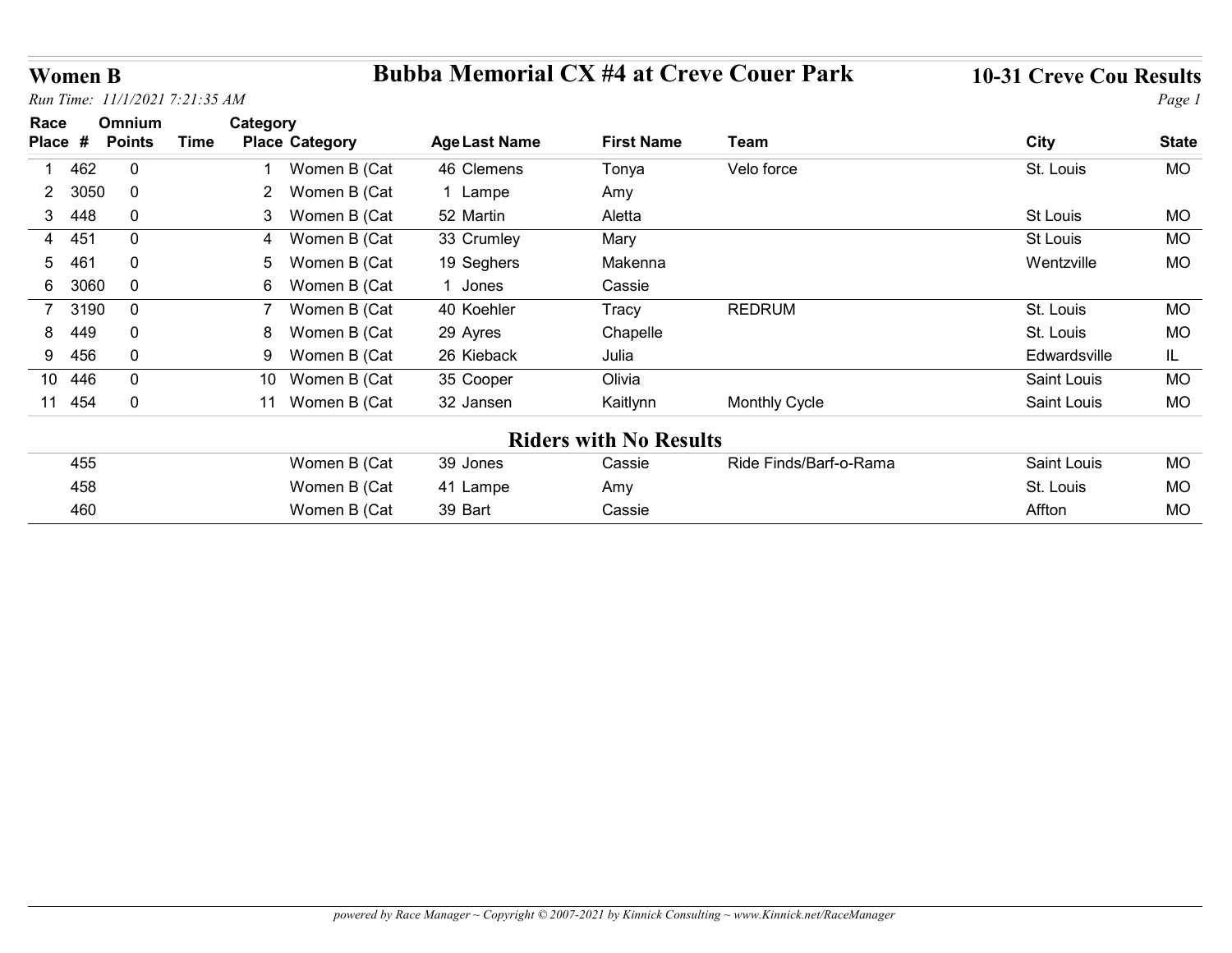# Women A Bubba Memorial CX #4 at Creve Couer Park 10-31 Creve Cou Results

| <b>Women A</b>        |                         |                                |                |                       | <b>Bubba Memorial CX #4 at Creve Couer Park</b> |                                          |                             | <b>10-31 Creve Cou Results</b> |              |
|-----------------------|-------------------------|--------------------------------|----------------|-----------------------|-------------------------------------------------|------------------------------------------|-----------------------------|--------------------------------|--------------|
|                       |                         | Run Time: 11/1/2021 7:21:35 AM |                |                       |                                                 |                                          |                             |                                | Page 1       |
| Race<br>Place #       | Omnium<br><b>Points</b> | <b>Time</b>                    | Category       | <b>Place Category</b> | <b>Age Last Name</b>                            | <b>First Name</b>                        | Team                        | <b>City</b>                    | <b>State</b> |
| 1 440                 | $\overline{0}$          |                                | $\overline{1}$ | Women A (Cat          | 38 Mcclintock                                   | Amy                                      | Pastaria - Big Shark Racing | St. Louis                      | <b>MO</b>    |
| 437<br>$\overline{2}$ | $\mathbf 0$             |                                |                | 2 Women A (Cat        | 55 Siegel                                       | <b>Britta</b>                            | Veloforce                   | St Louis                       | MO           |
| 3 459                 | $\mathbf 0$             |                                |                | 3 Women A (Cat        | 28 Lessner                                      | Emily                                    |                             | Columbia                       | MO           |
| 4 438                 | $\overline{0}$          |                                | 4              | Women A (Cat          | 51 Cash                                         | Carrie                                   |                             |                                |              |
| 5 452                 | $\overline{0}$          |                                |                | 5 Women A (Cat        | 41 Wilger                                       | Jamie                                    |                             | St Louis                       | MO           |
|                       |                         |                                |                |                       |                                                 |                                          |                             |                                |              |
| 457                   |                         |                                |                | Women A (Cat          | 41 Dust                                         | <b>Riders with No Results</b><br>Anthony | The Cyclery Racing Team     | Edwardsville                   | IL           |

| .<br>45, | Cat) ،<br>Nomen <sub>≀</sub> | Dus.<br>4 | nthony، | ∣eam<br>∣he.<br>∶vclerv Racind<br>wuer | :dwardsville |  |
|----------|------------------------------|-----------|---------|----------------------------------------|--------------|--|
|----------|------------------------------|-----------|---------|----------------------------------------|--------------|--|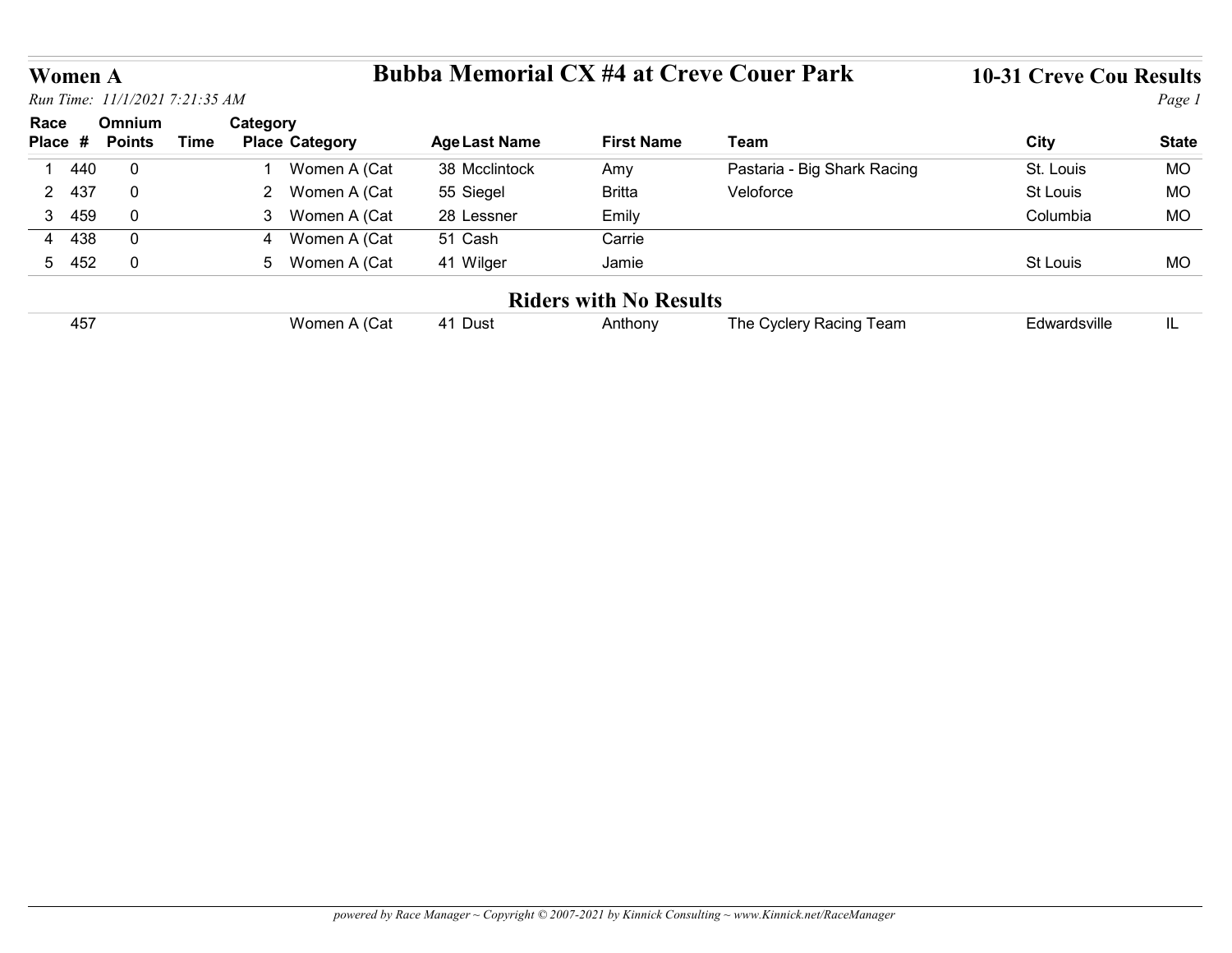## C Race Bubba Memorial CX #4 at Creve Couer Park 10-31 Creve Cou Results

| <b>C</b> Race                  |                         |             |                                            | <b>Bubba Memorial CX #4 at Creve Couer Park</b> |                       |                                         | <b>10-31 Creve Cou Results</b>      |                        |
|--------------------------------|-------------------------|-------------|--------------------------------------------|-------------------------------------------------|-----------------------|-----------------------------------------|-------------------------------------|------------------------|
| Run Time: 11/1/2021 7:21:35 AM |                         |             |                                            |                                                 |                       |                                         |                                     | Page 1                 |
| Race<br>Place #                | Omnium<br><b>Points</b> | <b>Time</b> | Category<br><b>Place Category</b>          | <b>Age Last Name</b>                            | <b>First Name</b>     | Team                                    | <b>City</b>                         | <b>State</b>           |
| 159<br>-1                      | $\overline{0}$          |             | C Race (Cat 4/5)                           | 27 Meyer                                        | Stephan               |                                         | Clayton                             | MO                     |
| 4370<br>$2^{\circ}$            | $\Omega$                |             | C Race (Cat 4/5)                           | 55 Siegel                                       | <b>Britta</b>         | Veloforce                               | St Louis                            | MO                     |
| 3 153                          | $\Omega$                |             | 3 C Race (Cat 4/5)                         | 27 Bakus                                        | Alex                  |                                         | St Louis                            | <b>MO</b>              |
| 860<br>4                       | $\Omega$                |             | C Race (Cat $4/5$ )<br>4                   | 53 Martin                                       | Robert                | Pastaria - Big Shark Racing Team        | Saint Louis                         | MO                     |
| 163<br>5                       | $\Omega$                |             | Race (Cat 4/5)<br>5 C                      | 54 Monjauze                                     | Marc                  |                                         | <b>University City</b>              | <b>MO</b>              |
| 168<br>6                       | $\Omega$                |             | 6 C<br>Race (Cat 4/5)                      | 38 Glenn                                        | Devin                 | <b>Big Tree Cycling</b>                 | Saint Louis                         | MO                     |
| 7 157                          | $\Omega$                |             | C Race (Cat $4/5$ )                        | 38 Kahle                                        | Matt                  | <b>Billygoat Racing</b>                 | <b>Ballwin</b>                      | <b>MO</b>              |
| 8 213                          | $\Omega$                |             | 8 C Race (Cat 4/5)                         | 39 MEADOWS                                      | <b>COLIN</b>          |                                         | Kirkwood                            | MO                     |
| 9 289'                         | $\Omega$                |             | 9 C Race (Cat 4/5)                         | 63 Braet                                        | Dana                  | Velo Force                              | Saint Louis                         | <b>MO</b>              |
| 10 208                         | $\Omega$                |             | 10 C Race (Cat 4/5)                        | 27 Kieback                                      | Scott                 |                                         | Edwardsville                        | IL.                    |
| 11 2740                        | $\Omega$                |             | 11 C Race (Cat 4/5)                        | 53 Beauvais                                     | Jay                   | Off-Road Crew                           | Saint Louis                         | <b>MO</b>              |
| 12 207                         | 0                       |             | 12 C Race (Cat 4/5)                        | 57 Linhares                                     | thomas                |                                         | Florissant                          | <b>MO</b>              |
| 13 212                         | $\mathbf 0$             |             | 13 C Race (Cat 4/5)                        | 46 Bruce                                        | Ryan                  | <b>CYCLEWERX The David Hasselhoff 5</b> | Whitewater                          | <b>MO</b>              |
| 14 177                         | 0                       |             | 14 C Race (Cat 4/5)                        | 55 Biundo                                       | Vito                  | The Cannonball-Hub Racing Team          | <b>Webster Groves</b>               | <b>MO</b>              |
| 15 4030                        | 0                       |             | 15 C Race (Cat 4/5)                        | 17 Baugh                                        | Logan                 | Quantum racing development              | Ofallon                             | <b>MO</b>              |
| 16 173<br>17 2940              | $\mathbf 0$<br>0        |             | 16 C Race (Cat 4/5)<br>17 C Race (Cat 4/5) | 44 Kiel<br>47 Rowold                            | Ben<br>David          | Pastaria - Big Shark Racing Team        | Saint Louis<br><b>Saint Charles</b> | <b>MO</b><br><b>MO</b> |
| 18 176                         | $\Omega$                |             | 18 C Race (Cat 4/5)                        | 37 Helvey                                       | John                  |                                         | Saint Louis                         | MO                     |
| 19 185                         | $\mathbf 0$             |             | 19 C Race (Cat 4/5)                        | 55 Dooley                                       | Timothy               | Cannonball HUB                          |                                     |                        |
| 20 3350                        | $\Omega$                |             | 20 C Race (Cat 4/5)                        | 51 Kohanyi                                      | Dennis                |                                         | Columbia                            | MO                     |
| 21 156                         | 0                       |             | 21 C Race (Cat 4/5)                        | 61 Holman                                       | Darryl                | On Pace                                 | Chesterfield                        | <b>MO</b>              |
| 22 164                         | $\mathbf 0$             |             | 22 C Race (Cat 4/5)                        | 28 Spudich                                      | <b>Bradley</b>        | <b>NA</b>                               | St. Louis                           | MO                     |
| 23 206                         | 0                       |             | 23 C Race (Cat 4/5)                        | 32 Rothacker                                    | Benjamin              | The League of Mild Inconvenience        | Saint Louis                         | <b>MO</b>              |
| 24 4590                        | 0                       |             | 24 C Race (Cat 4/5)                        | 28 Lessner                                      | Emily                 |                                         | Columbia                            | <b>MO</b>              |
| 25<br>183                      | $\mathbf 0$             |             | 25 C Race (Cat 4/5)                        | 24 Krausz                                       | Thomas                |                                         | New Baden                           | IL.                    |
| 167<br>26                      | 0                       |             | 26 C Race (Cat 4/5)                        | 61 Wise                                         | Mike                  | 2TG                                     | <b>Ballwin</b>                      | <b>MO</b>              |
| 27 154                         | 0                       |             | 27 C Race (Cat 4/5)                        | 51 Denham                                       | Curtis                |                                         | O'fallon                            | <b>MO</b>              |
| 28 990                         | $\Omega$                |             | 28 C Race (Cat 4/5)                        | 34 Englert                                      | Elliot                |                                         | St. Louis                           | <b>MO</b>              |
| 175<br>29                      | 0                       |             | 29 C Race (Cat 4/5)                        | 17 Reichenbach                                  | Joachim               |                                         | St Louis                            | <b>MO</b>              |
| 188<br>30 <sub>o</sub>         | $\mathbf 0$             |             | 30 C Race (Cat 4/5)                        | 59 Sweetin                                      | Shawn                 |                                         | Defiance                            | MO                     |
| 31 187                         | 0                       |             | 31 C Race (Cat 4/5)                        | 1 Harter                                        | James                 |                                         |                                     |                        |
| 32 172                         | 0                       |             | 32 C Race (Cat 4/5)                        | 53 Kessler                                      | Matt                  |                                         | St. Louis                           | MO                     |
| 33 171                         | $\Omega$                |             | 33 C Race (Cat 4/5)                        | 21 Kessler                                      | Linus                 |                                         |                                     |                        |
|                                | $\mathbf 0$             |             | 34 C Race (Cat 4/5)                        | 38 lauer<br>29 SNYDER                           | adam<br><b>JARRID</b> |                                         | Saint Louis<br>Saint Louis          | MO<br>MO               |
| 34 4050<br>35 211              | $\Omega$                |             | 35 C Race (Cat 4/5)                        |                                                 |                       |                                         |                                     |                        |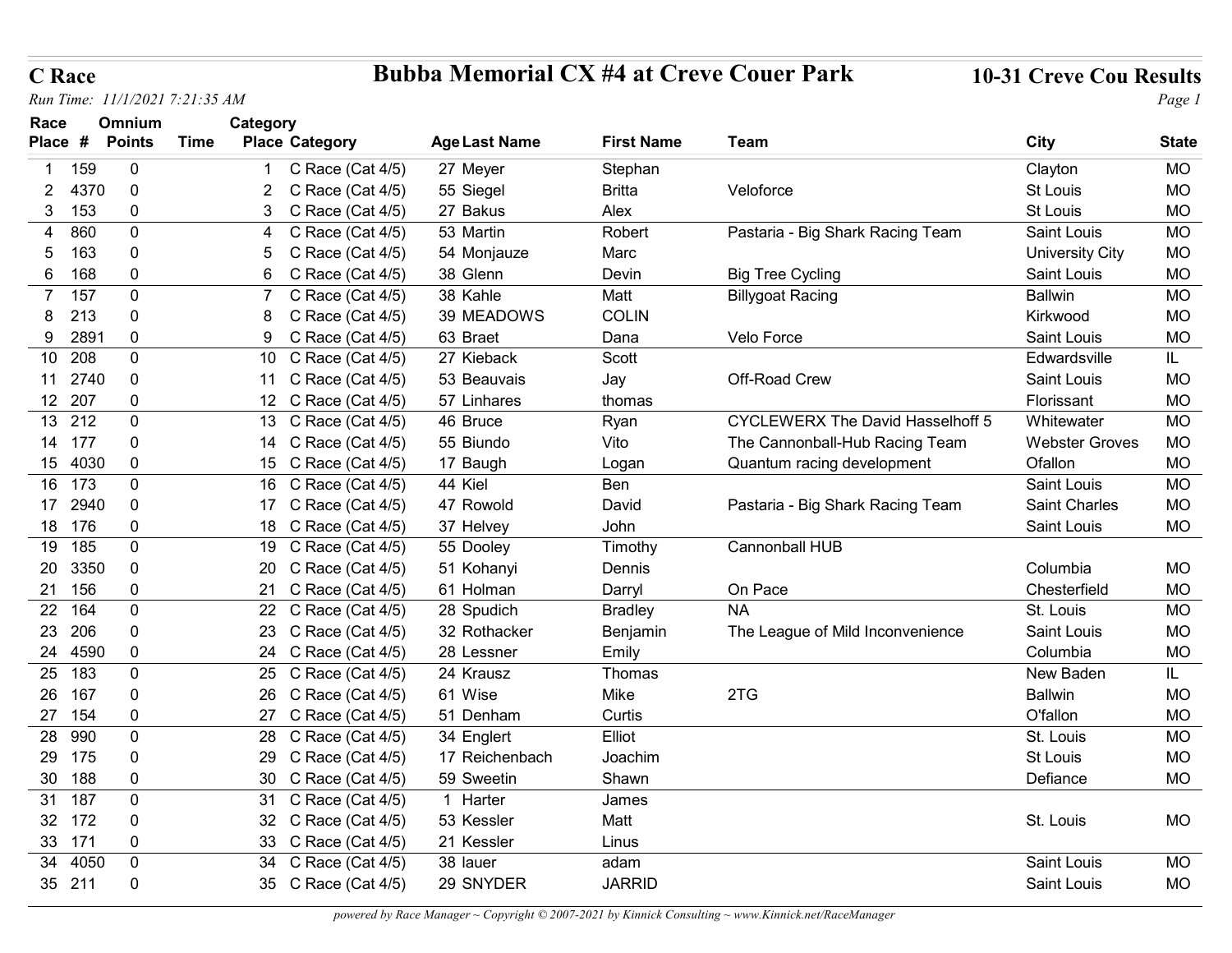# C Race Bubba Memorial CX #4 at Creve Couer Park 10-31 Creve Cou Results

| <b>C</b> Race   |                                                 |                                      |                      |                               |                     |                                  |                        |
|-----------------|-------------------------------------------------|--------------------------------------|----------------------|-------------------------------|---------------------|----------------------------------|------------------------|
|                 | <b>Bubba Memorial CX #4 at Creve Couer Park</b> |                                      |                      |                               |                     |                                  |                        |
|                 |                                                 |                                      |                      |                               |                     | <b>10-31 Creve Cou Results</b>   |                        |
|                 | Run Time: 11/1/2021 7:21:35 AM                  |                                      |                      |                               |                     |                                  | Page 2                 |
| Race<br>Place # | Omnium<br><b>Points</b><br><b>Time</b>          | Category<br><b>Place Category</b>    | <b>Age Last Name</b> | <b>First Name</b>             | Team                | <b>City</b>                      | <b>State</b>           |
| 36 4100 0       |                                                 | 36 C Race (Cat 4/5)                  | 16 Autry             | Amara                         |                     |                                  |                        |
|                 |                                                 |                                      |                      | <b>Riders with No Results</b> |                     |                                  |                        |
| 161             |                                                 | C Race (Cat 4/5)                     | 1 Hess               | Austin                        |                     |                                  |                        |
| 166             |                                                 | C Race (Cat 4/5)                     | 42 Tebb              | Zach                          |                     | St Louis                         | <b>MO</b>              |
| 174             |                                                 | C Race (Cat 4/5)                     | 52 Chase             | Matthew                       | ChaseNet            | <b>University City</b>           | <b>MO</b>              |
| 179             |                                                 | C Race (Cat 4/5)                     | 17 Autry             | Quinn                         | <b>MICDS</b>        | St Louis                         | <b>MO</b>              |
| 186             |                                                 | C Race (Cat 4/5)                     | 42 marcotte          | adam                          |                     | St Louis                         | <b>MO</b>              |
| 205             |                                                 | C Race (Cat 4/5)                     | 29 Hess              | Austin                        |                     | Springfield                      | <b>MO</b>              |
| 209<br>210      |                                                 | C Race (Cat 4/5)<br>C Race (Cat 4/5) | 44 Struckman         | Matthew                       | TheDavidHasselhoff5 | <b>Ballwin</b><br>Cape Girardeau | <b>MO</b><br><b>MO</b> |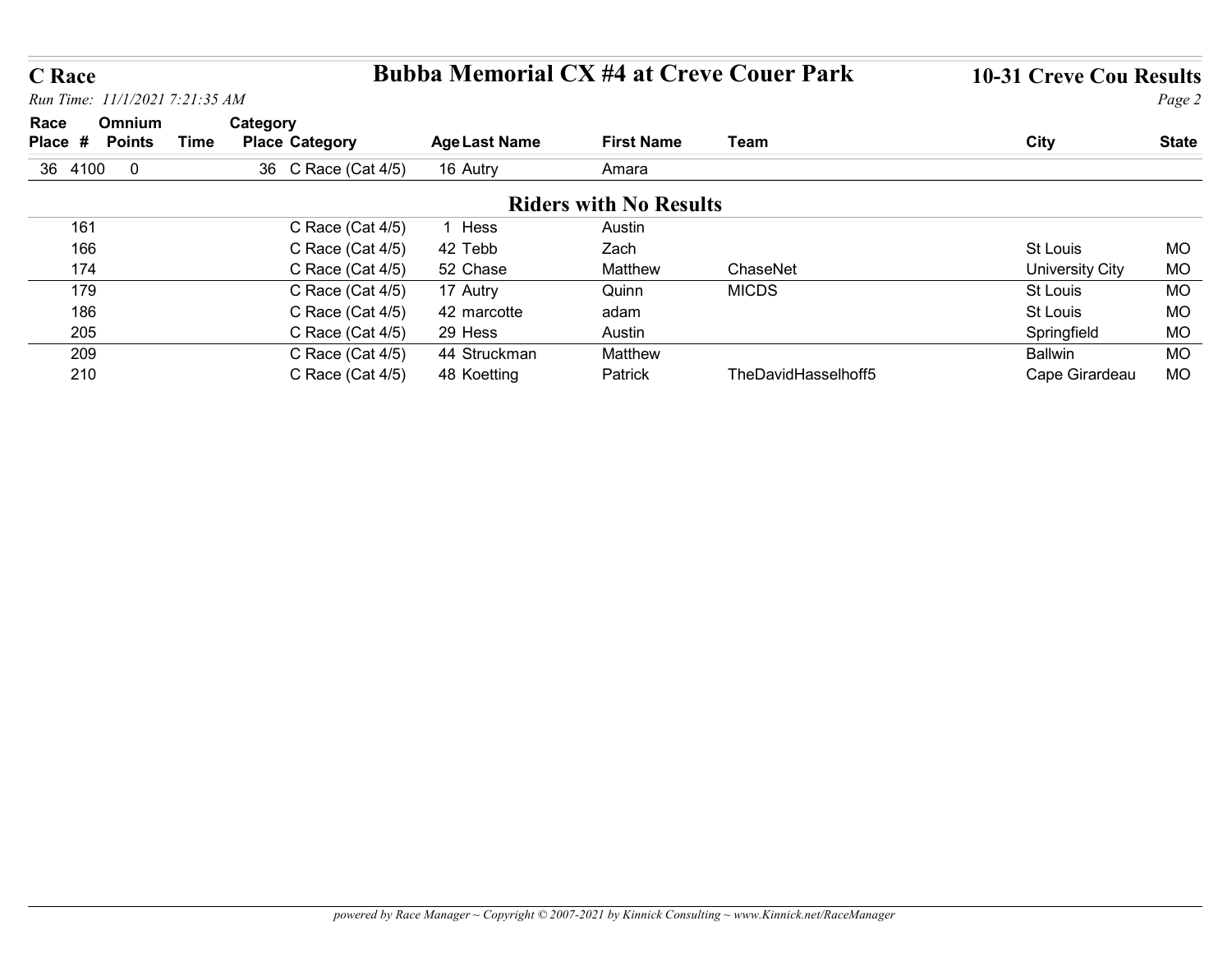# B Race Bubba Memorial CX #4 at Creve Couer Park 10-31 Creve Cou Results

| <b>B</b> Race          | Run Time: 11/1/2021 7:21:35 AM |      |                                            | <b>Bubba Memorial CX #4 at Creve Couer Park</b> |                               |                                   | <b>10-31 Creve Cou Results</b> | Page 1       |
|------------------------|--------------------------------|------|--------------------------------------------|-------------------------------------------------|-------------------------------|-----------------------------------|--------------------------------|--------------|
| Race                   | Omnium                         |      | Category                                   |                                                 |                               |                                   |                                |              |
| Place #                | <b>Points</b>                  | Time | <b>Place Category</b>                      | <b>Age Last Name</b>                            | <b>First Name</b>             | <b>Team</b>                       | <b>City</b>                    | <b>State</b> |
| 1620                   | $\mathbf{0}$                   |      | B Race (Cat 3/4)                           | 26 Schott                                       | Greg                          |                                   | Saint Louis                    | <b>MO</b>    |
| 1970<br>2              | $\Omega$                       |      | B Race (Cat 3/4)                           | 30 LINN                                         | <b>JACOB</b>                  |                                   | St Louis                       |              |
| 97<br>3 <sup>1</sup>   | $\mathbf{0}$                   |      | B Race (Cat 3/4)                           | 40 Link                                         | Michael                       |                                   | Columbia                       | MO           |
| 80<br>4                | $\mathbf{0}$                   |      | B Race (Cat 3/4)                           | 40 lysdahl                                      | zach                          | Eclipse On Tap                    | Holland                        | MI           |
| 332 <sup>2</sup><br>5  | $\mathbf{0}$                   |      | B Race (Cat 3/4)                           | 42 Beals                                        | Joseph                        |                                   | St Louis                       | <b>MO</b>    |
| 6<br>113               | $\mathbf 0$                    |      | B<br>Race (Cat 3/4)<br>6                   | 37 bockting                                     | Benji                         | walts/ clean kitty race committee | Columbia                       | <b>MO</b>    |
| 1890<br>$\overline{7}$ | $\mathbf{0}$                   |      | B Race (Cat 3/4)                           | 38 Vallis                                       | Robin                         |                                   | St. Louis                      | <b>MO</b>    |
| 83<br>8                | $\mathbf 0$                    |      | B Race (Cat 3/4)<br>8                      | 35 Roeleveld                                    | Matthew                       |                                   | St. Louis                      | MO           |
| 93<br>9                | $\mathbf 0$                    |      | B Race (Cat 3/4)<br>9                      | 36 Webster                                      | Chris                         |                                   | Saint Louis                    | <b>MO</b>    |
| 10 91                  | $\mathbf{0}$                   |      | B Race (Cat 3/4)<br>10                     | 44 Roberts                                      | Daniel                        |                                   | <b>Creve Coeur</b>             | <b>MO</b>    |
| 11 111                 | $\mathbf 0$                    |      | 11 B Race (Cat 3/4)                        | 42 Bart Jr                                      | Robert                        |                                   | Affton                         | <b>MO</b>    |
| 12 84                  | $\mathbf 0$                    |      | 12 B Race (Cat 3/4)                        | 31 Gonzalez                                     | Luisalberto                   | Rockwell/Rise Above Cycling       | St. Louis                      | <b>MO</b>    |
| 13 89                  | $\Omega$                       |      | 13 B Race (Cat 3/4)                        | 39 Warren                                       | Ryan                          | The Cyclery Racing Team           | Edwardsville                   | IL.          |
| 14 87<br>15 101        | 0<br>$\mathbf 0$               |      | 14 B Race (Cat 3/4)<br>15 B Race (Cat 3/4) | 57 Olsen<br>50 Kobush                           | Gregory<br>Travis             | Pastaria - Big Shark Racing Team  | St. Louis                      | <b>MO</b>    |
| 16 90                  | $\mathbf 0$                    |      | 16 B Race (Cat 3/4)                        | 47 May                                          | Simon                         |                                   | St. Louis                      | <b>MO</b>    |
| 17 81                  | $\mathbf 0$                    |      | 17 B Race (Cat 3/4)                        | 40 Person                                       | Andrew                        | <b>Big Shark Bicycles</b>         | Warson Woods                   | MO           |
| 18 1720                | 0                              |      | 18 B Race (Cat 3/4)                        | 53 Kessler                                      | Matt                          |                                   | St. Louis                      | MO           |
| 19 94                  | 0                              |      | 19 B Race (Cat 3/4)                        | 40 Berla                                        | Bert                          | Pastaria - Big Shark Racing Team  | Saint Louis                    | MO           |
| 20 82                  |                                |      | 20 B Race (Cat 3/4)                        | 35 Bourbonnais                                  | Jack                          |                                   | Saint Louis                    | MO           |
| 21 95                  | $\mathbf 0$                    |      | 21 B Race (Cat 3/4)                        | 1 Petty                                         | Andrew                        | The Hub CannonBall                |                                |              |
| 22 1940                | $\mathbf 0$                    |      | 22 B Race (Cat 3/4)                        | 15 Merlin                                       | Sawyer                        | <b>MICDS</b>                      | St Louis                       | MO           |
|                        |                                |      |                                            |                                                 | <b>Riders with No Results</b> |                                   |                                |              |
| 86                     |                                |      | B Race (Cat 3/4)                           | 53 Martin                                       | Robert                        | Pastaria - Big Shark Racing Team  | Saint Louis                    | <b>MO</b>    |
| 96                     |                                |      | B Race (Cat 3/4)                           | 40 lysdahl                                      | zach                          | Eclipse On Tap                    | Belleville                     | IL.          |
| 98                     |                                |      | B Race (Cat 3/4)                           | 1 Roberts                                       | Daniel                        |                                   |                                |              |
| 102                    |                                |      | B Race (Cat 3/4)                           | 35 Petty                                        | Andrew                        | Cannonball-Hub Racing Team        | St. Louis                      | MO           |
| 106                    |                                |      | B Race (Cat 3/4)                           | 19 Martin                                       | Johnny                        |                                   | St. Louis                      | MO           |
| 110                    |                                |      | B Race (Cat 3/4)                           | 39 Warren                                       | Ryan                          | The Cyclery Racing Team           | Edwardsville                   | IL           |